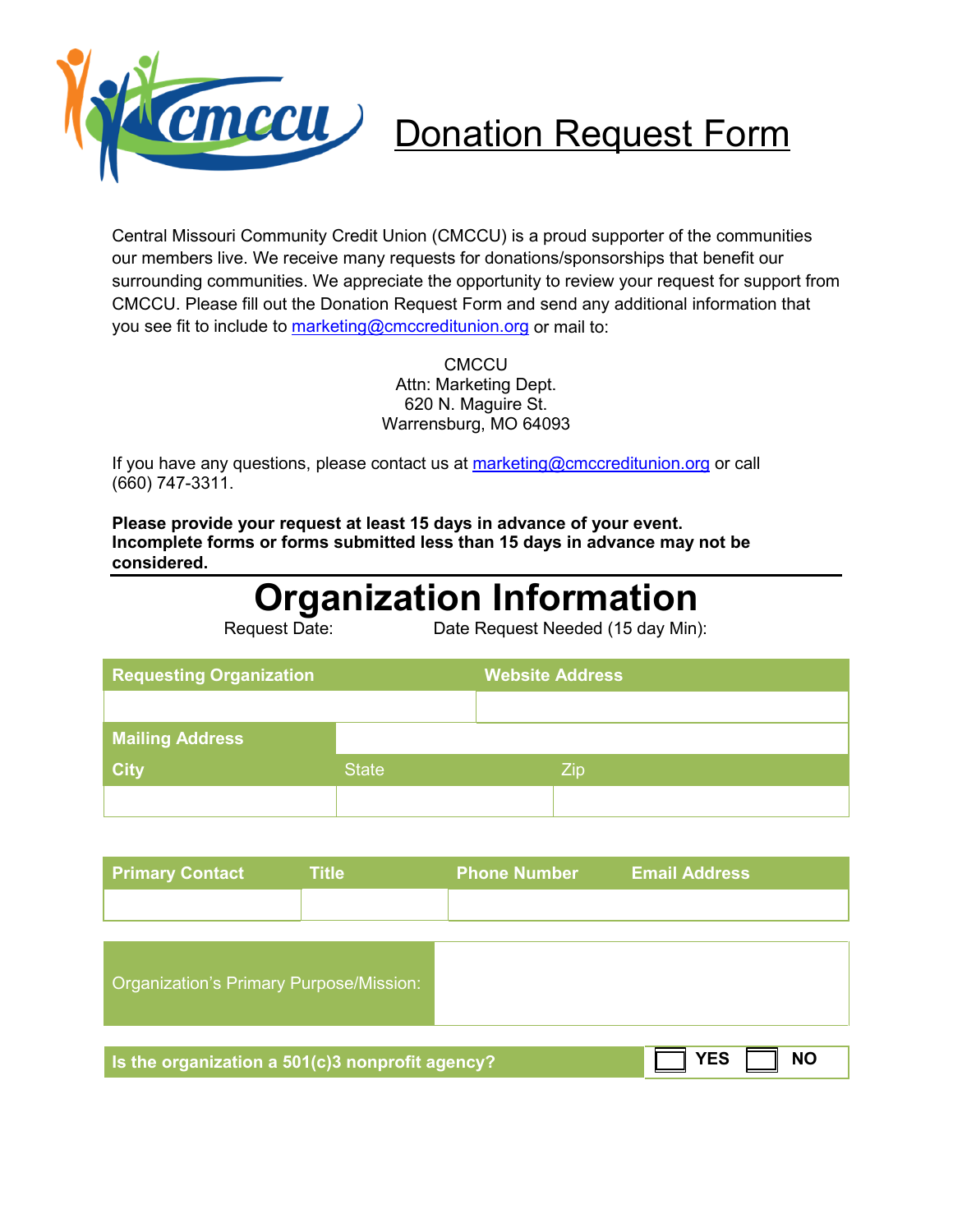| Are any CMCCU employees involved with your organization?             | ¶ YES<br><b>NO</b>   |
|----------------------------------------------------------------------|----------------------|
| If YES, please list:                                                 |                      |
| Has CMCCU contributed to the requesting organization in the<br>past? | $\Box$ YES $\Box$ NO |
| If YES, please provide details:                                      |                      |

### **Request Details**

Please describe your request. For an event, please include date, time, location, event purpose or beneficiary. (Brochures or an information packet are encouraged):

|                           | □ Monetary              | Amount Requested: \$       |
|---------------------------|-------------------------|----------------------------|
| Type of Request: <b>A</b> | $\Box$ Giveaway item(s) | # of items requested:      |
|                           | □ Volunteers            | # of volunteers requested: |
|                           |                         |                            |
|                           |                         |                            |

|                                                           | <b>□</b> Warrensburg |
|-----------------------------------------------------------|----------------------|
| CMCCU location closest to where event will<br>take place: | $\square$ Sedalia    |
|                                                           | □ Richmond           |
|                                                           |                      |

| Additional information we may need to know: |  |  |  |  |
|---------------------------------------------|--|--|--|--|
|                                             |  |  |  |  |
|                                             |  |  |  |  |
|                                             |  |  |  |  |
|                                             |  |  |  |  |

## **Advertising Details**

| Will CMCCU receive any advertising or media promotion? | <b>YES</b><br>- NO |
|--------------------------------------------------------|--------------------|
| If YES, please describe:                               |                    |
| Logos needed(include format):                          |                    |
| <b>Email address to send logo to:</b>                  |                    |